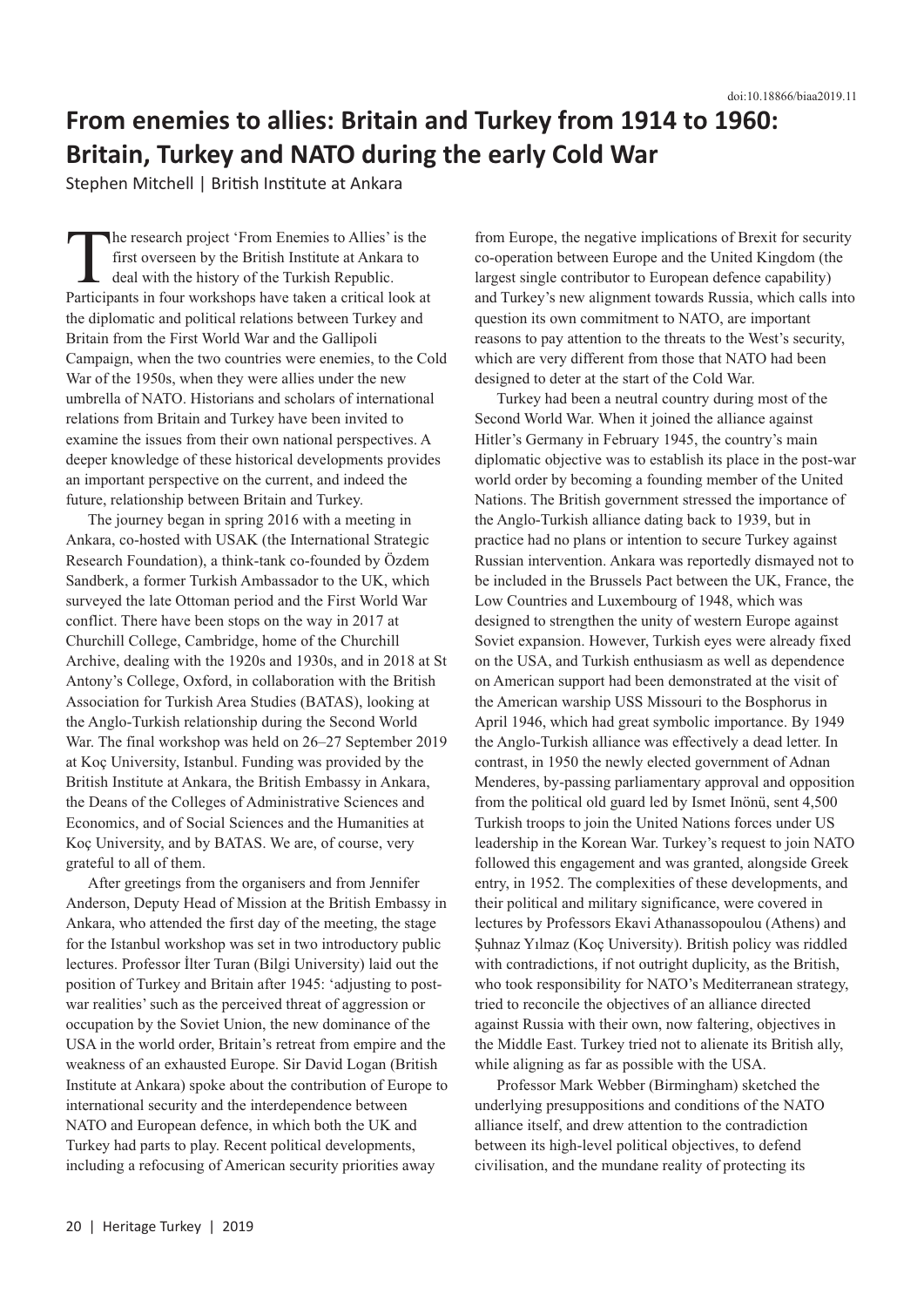member states. The founding treaty did not mention the USSR, but President Truman's blueprint for a Cold War military strategy (NSC 68) presupposed that the Soviet Union was hell-bent on world domination. The enlargement of NATO to include Turkey and Greece in 1952 was not a routine matter (only Finland in 1955 and Spain in 1986 became new members in the subsequent quarter century), and although Turkey was only mentioned once in the revised article 6 of the treaty document, Professor Webber suggested several aspects of Turkey's NATO membership that required analysis: linkage, trust, credibility, liminality and its place in the hegemonic transition from *pax Britannica* to *pax Americana*. A critical aspect was the opening of a new NATO southern flank across the Mediterranean. This was sceptically regarded as strategic overstretch, but the move eventually paved the way for the Eisenhower Doctrine of 1957, which created a northern tier of allied countries across the Middle East, Turkey, Iraq, Iran and Pakistan, as a forward bulwark against the USSR. Professor Dilek Barlas (Koç University) pursued the implications of these developments by providing a Turkish perspective on the Britain–Turkey–USA triangle in this period.

The contributions on the second day showed that perceptions of the Anglo-Turkish relationship at the highest political level were often dislocated from the details of strategic and military planning for the Cold War. Professor Zafer Toprak (Boğaziçi University) traced the political programmes of Prime Minister Menderes and President Celal Bayar during the Democratic Party's decade in power. There was modest economic growth in Turkey during the early 1950s, while the education system evolved under US influence, including the first appearance of the social sciences in the universities. Turkey's contribution in the

Korean War was rewarded by the invitation to President Bayar to undertake an unprecedented 55-day state visit across the USA in 1954, including a ticker-tape reception in New York for 'the man of the bulwark'. Turkey, with its stable government and democratic institutions, was the USA's principal regional ally within the Baghdad Pact of 1955 (later CENTO). Britain's view of Turkey, meanwhile, was still shaped by anachronistic misconceptions.

Dr Warren Dockter (Aberystwyth) argued that Churchill in and after the Second World War still conceived the country as a re-embodiment of the Ottoman Empire, a notion also shared by Clement Atlee, the post-war Labour Prime Minister. Churchill pushed for Turkey to become a member of the Council of Europe in 1949 and envisaged a Turkey-Europe fulcrum as a key element in the UK's Middle East strategy. This, in turn, was constructed on unrealistic illusions and the growing mismatch between the UK's hegemonism and its dwindling capacity to deliver real regional security. Dr John Kent (London School of Economics) provided an analysis based on archival documentation of British military plans for an outer ring defence against the Soviet Union, embracing Upper Mesopotamia, and an inner ring, which appeared to protect Palestine (now Jordan and Israel). This embodied in military terms the strategy of containing the Soviet threat to the Middle East, which led via the Baghdad Pact to the creation of the CENTO and the Northern Tier alliance. Britain had only limited ability to deter a Russian threat with nuclear weapons, delivered by Canberra bombers from the Akrotiri base in Cyprus. Eisenhower's new Secretary of State from 1953, John Foster Dulles, drew the blunt conclusion that the strategy was built on sand, and the inner ring did little more than protect British bases in Egypt.



Participants at the fourth 'From Enemies to Allies' workshop.